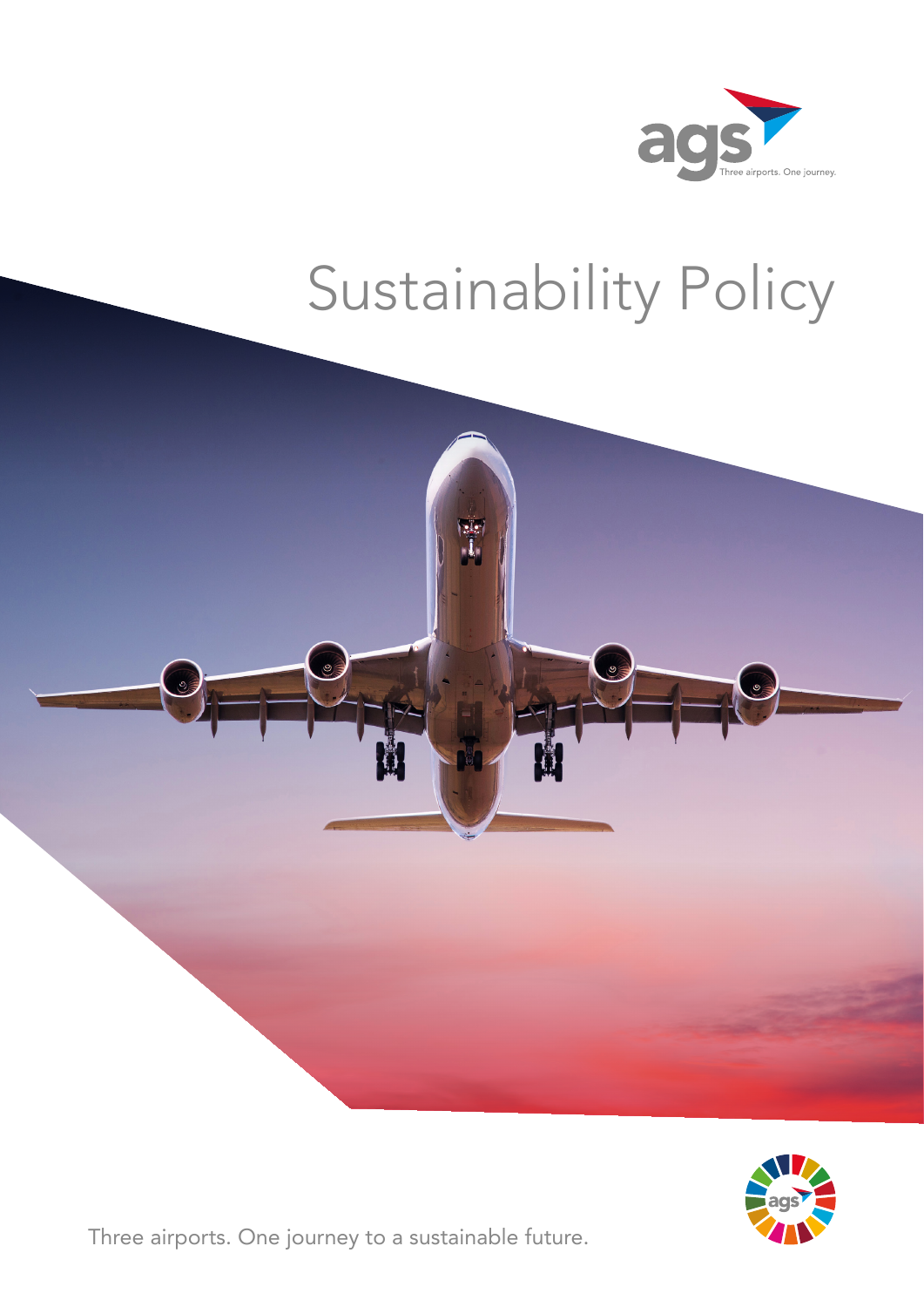## Purpose

The purpose of this Sustainability Policy is to provide guidelines to our colleagues and partners on how AGS Airports will deliver our sustainability strategy and achieve our business priority of sustainable growth. The policy sets out the pillars that frame AGS Airports' approach to sustainability and outlines the key areas we will focus on as a business.

## Scope

This policy applies to the management and operation of AGS Airports Limited and its subsidiaries, Aberdeen International Airport Limited, Glasgow Airport Limited and Southampton International Airport Limited. This includes the activities of all who work for and on behalf of AGS Airports and its subsidiaries including contractors, subcontractors and temporary staff.

# **Background**

AGS Airports Limited was established in 2014, however, our airports have been serving their respective communities for decades.

Aberdeen International, Glasgow and Southampton International airports, take great pride in the valuable contribution they make to their local economies in terms of generating employment, GVA and providing the vital connectivity that has allowed our regions to thrive.

At AGS, we are acutely aware that operating such important pieces of infrastructure comes with responsibilities; to our people, to our communities and to the environment.

We have already made significant progress in addressing our environmental impacts with each of our airports achieving carbon neutrality status in 2020. As a group, we have committed to achieving net zero carbon emissions (Scopes 1 to 3) by 2045. In addition, AGS is a signatory to Sustainable Aviation's [decarbonisation roadmap](https://www.sustainableaviation.co.uk/news/uk-aviation-commits-to-net-zero-carbon-emissions-by-2050/) which is the first national net zero aviation commitment anywhere in the world. We have also joined airports across Europe in signing [ACI Europe's NetZero 2050 pledge](https://www.aci-europe.org/netzero/airports-committed-to-net-zero.html); a commitment to achieving net zero for the carbon under our control by 2050.

At AGS, we are acutely aware that operating such important pieces of infrastructure comes with responsibilities; to our people, to our communities and to the environment.

We have carried out an extensive review of our existing environmental impacts and all of our airports have implemented an Environmental Management System (EMS), aligned to ISO 14001 standards.

These are positive and important first steps towards decarbonising our operations, however, we recognise there is more work to do.

If we are to truly embed sustainability at the core of AGS, we need to set ambitious and stretching targets across all areas of the business which demonstrate an absolute willingness to balance the clear economic and social benefits of aviation with our climate change responsibilities.

It is important we make firm commitments to ensure our people view us as an employer of choice, the communities we serve can share in our success and we set out how we will grow in a responsible and sustainable manner.

To achieve this, we must:

- Address our **environmental** impacts;
- Better understand our **economic** impacts; and
- Widen the **social** benefits we can deliver.